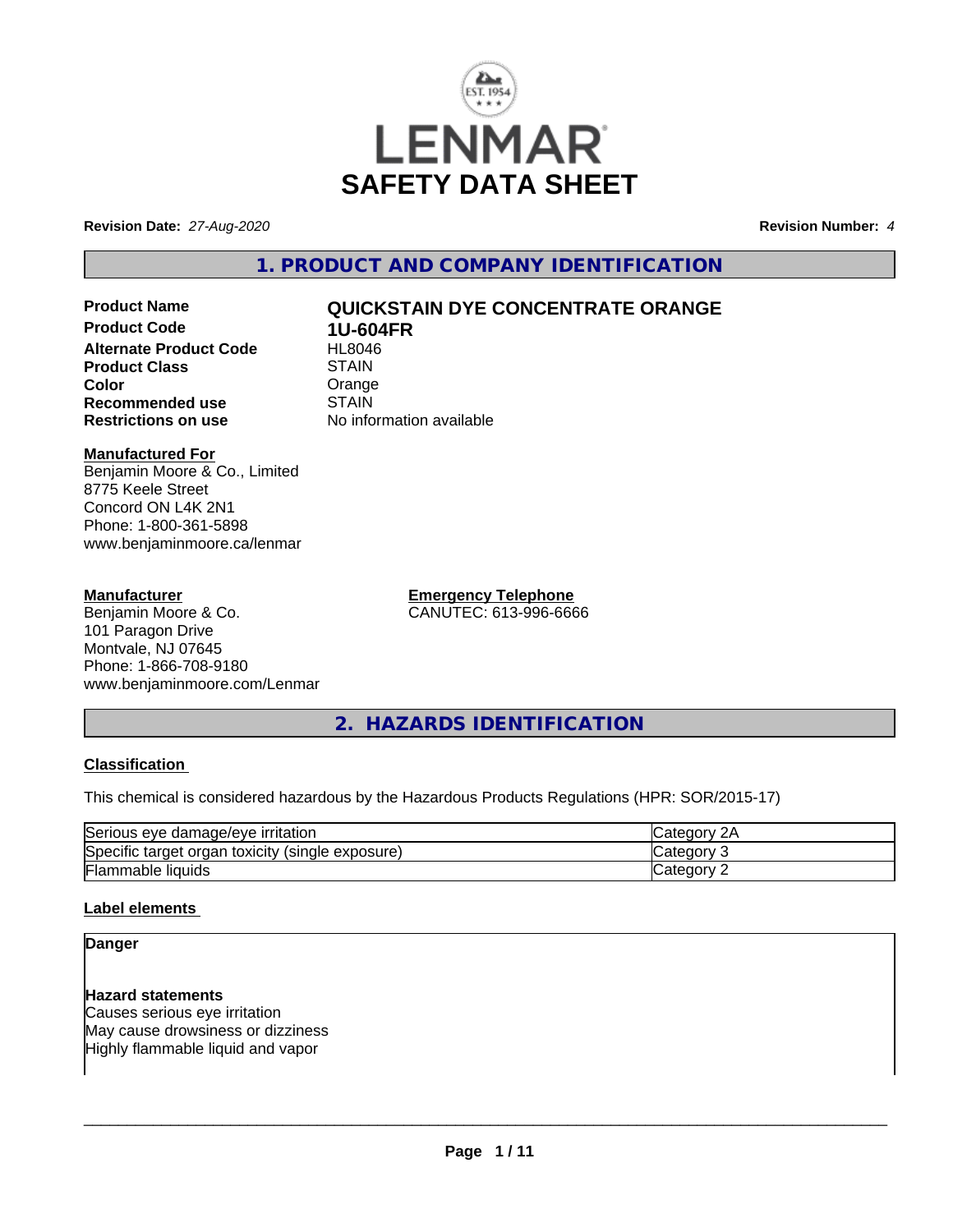### **1U-604FR** - **QUICKSTAIN DYE CONCENTRATE ORANGE**



### **Precautionary Statements - Prevention**

Wash face, hands and any exposed skin thoroughly after handling Avoid breathing dust/fume/gas/mist/vapors/spray Use only outdoors or in a well-ventilated area Keep away from heat, hot surfaces, sparks, open flames and other ignition sources. No smoking Keep container tightly closed Ground/bond container and receiving equipment Use explosion-proof electrical/ventilating/lighting/equipment Use only non-sparking tools Take precautionary measures against static discharge Wear protective gloves/protective clothing/eye protection/face protection Keep cool

### **Eyes**

IF IN EYES: Rinse cautiously with water for several minutes. Remove contact lenses, if present and easy to do. Continue rinsing

If eye irritation persists: Get medical advice/attention

**Skin**

IF ON SKIN (or hair): Remove/Take off immediately all contaminated clothing. Rinse skin with water/shower **Inhalation**

IF INHALED: Remove victim to fresh air and keep at rest in a position comfortable for breathing Call a POISON CENTER or doctor/physician if you feel unwell **Fire**

In case of fire: Use CO2, dry chemical, or foam for extinction

### **Precautionary Statements - Storage**

Store in a well-ventilated place. Keep container tightly closed Store locked up

### **Precautionary Statements - Disposal**

Dispose of contents/container to an approved waste disposal plant

### **Other information**

No information available

| <b>Chemical name</b> | <b>CAS No.</b> | Weight-%     | Hazardous Material | Date HMIRA filed and                           |
|----------------------|----------------|--------------|--------------------|------------------------------------------------|
|                      |                |              |                    | Information Review Act Idate exemption granted |
|                      |                |              | registry number    | (if applicable)                                |
|                      |                |              | (HMIRA registry #) |                                                |
| Acetone              | 67-64-1        | $60 - 100\%$ |                    |                                                |

# **3. COMPOSITION INFORMATION ON COMPONENTS**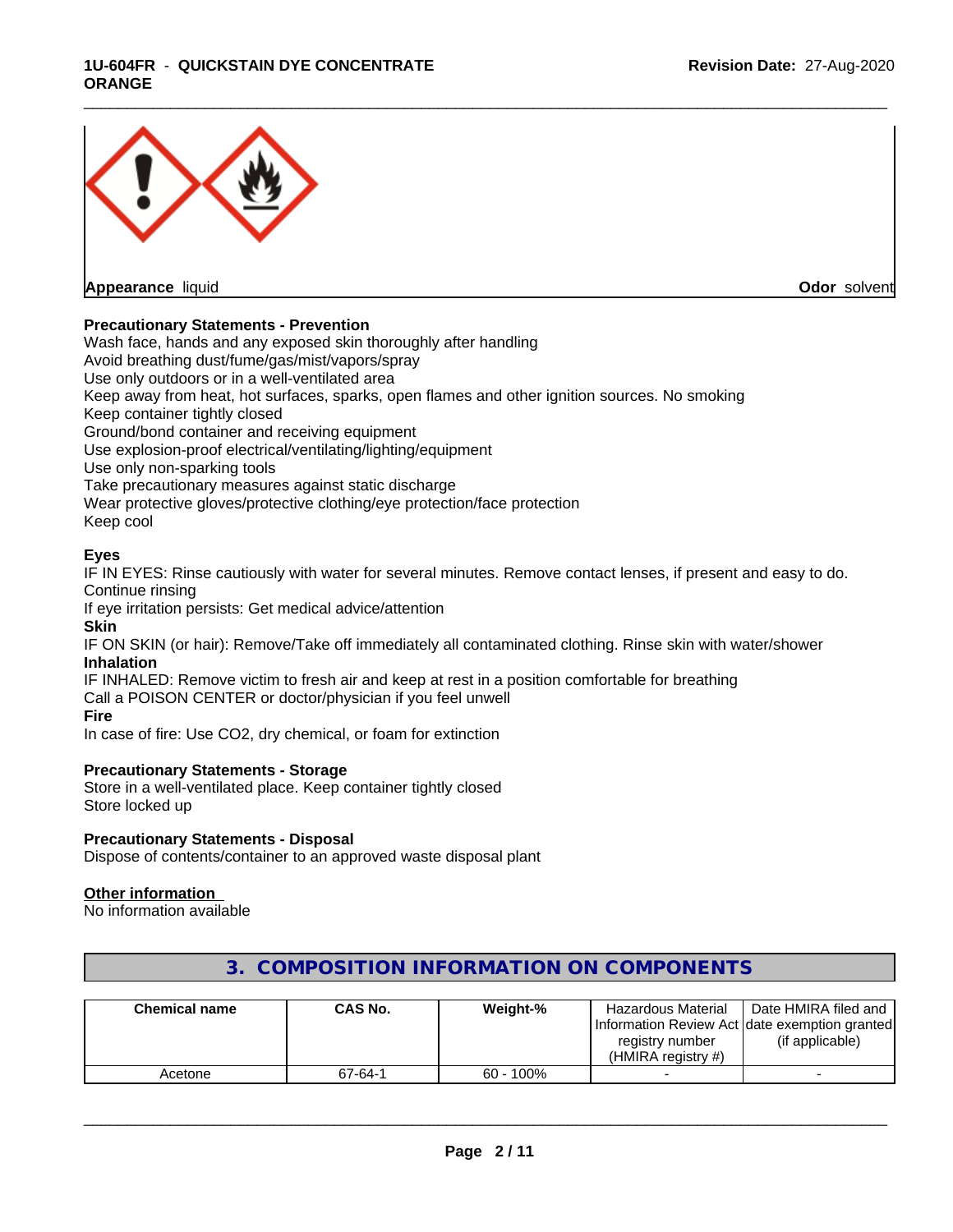**Confidential Business Information note**

\*The exact percentage (concentration) of composition has been withheld as a trade secret

**4. FIRST AID MEASURES**

| <b>General Advice</b>                  | If symptoms persist, call a physician. Show this safety data<br>sheet to the doctor in attendance.                                                                                                                         |
|----------------------------------------|----------------------------------------------------------------------------------------------------------------------------------------------------------------------------------------------------------------------------|
| <b>Eye Contact</b>                     | Immediately flush with plenty of water. After initial flushing,<br>remove any contact lenses and continue flushing for at<br>least 15 minutes. Keep eye wide open while rinsing. If<br>symptoms persist, call a physician. |
| <b>Skin Contact</b>                    | Wash off immediately with soap and plenty of water<br>removing all contaminated clothes and shoes. If skin<br>irritation persists, call a physician.                                                                       |
| <b>Inhalation</b>                      | Move to fresh air. If symptoms persist, call a physician.<br>If not breathing, give artificial respiration. Call a physician<br>immediately.                                                                               |
| Ingestion                              | Clean mouth with water and afterwards drink plenty of<br>water. Do not induce vomiting without medical advice.<br>Never give anything by mouth to an unconscious person.<br>Consult a physician.                           |
| <b>Protection Of First-Aiders</b>      | Use personal protective equipment.                                                                                                                                                                                         |
| <b>Most Important Symptoms/Effects</b> | No information available.                                                                                                                                                                                                  |
| <b>Notes To Physician</b>              | Treat symptomatically.                                                                                                                                                                                                     |
|                                        |                                                                                                                                                                                                                            |

**5. FIRE-FIGHTING MEASURES**

| <b>Flammable Properties</b>                           | Vapors may travel considerable distance to a source of<br>ignition and flash back. Vapors may cause flash fire.                                                 |
|-------------------------------------------------------|-----------------------------------------------------------------------------------------------------------------------------------------------------------------|
| <b>Suitable Extinguishing Media</b>                   | Foam, dry powder or water. Use extinguishing measures<br>that are appropriate to local circumstances and the<br>surrounding environment.                        |
| Protective equipment and precautions for firefighters | As in any fire, wear self-contained breathing apparatus<br>pressure-demand, MSHA/NIOSH (approved or equivalent)<br>and full protective gear.                    |
| <b>Hazardous combustion products</b>                  | Burning may result in carbon dioxide, carbon monoxide<br>and other combustion products of varying composition<br>which may be toxic and/or irritating.          |
| <b>Specific Hazards Arising From The Chemical</b>     | Flammable. Flash back possible over considerable<br>distance. Keep product and empty container away from<br>heat and sources of ignition. Closed containers may |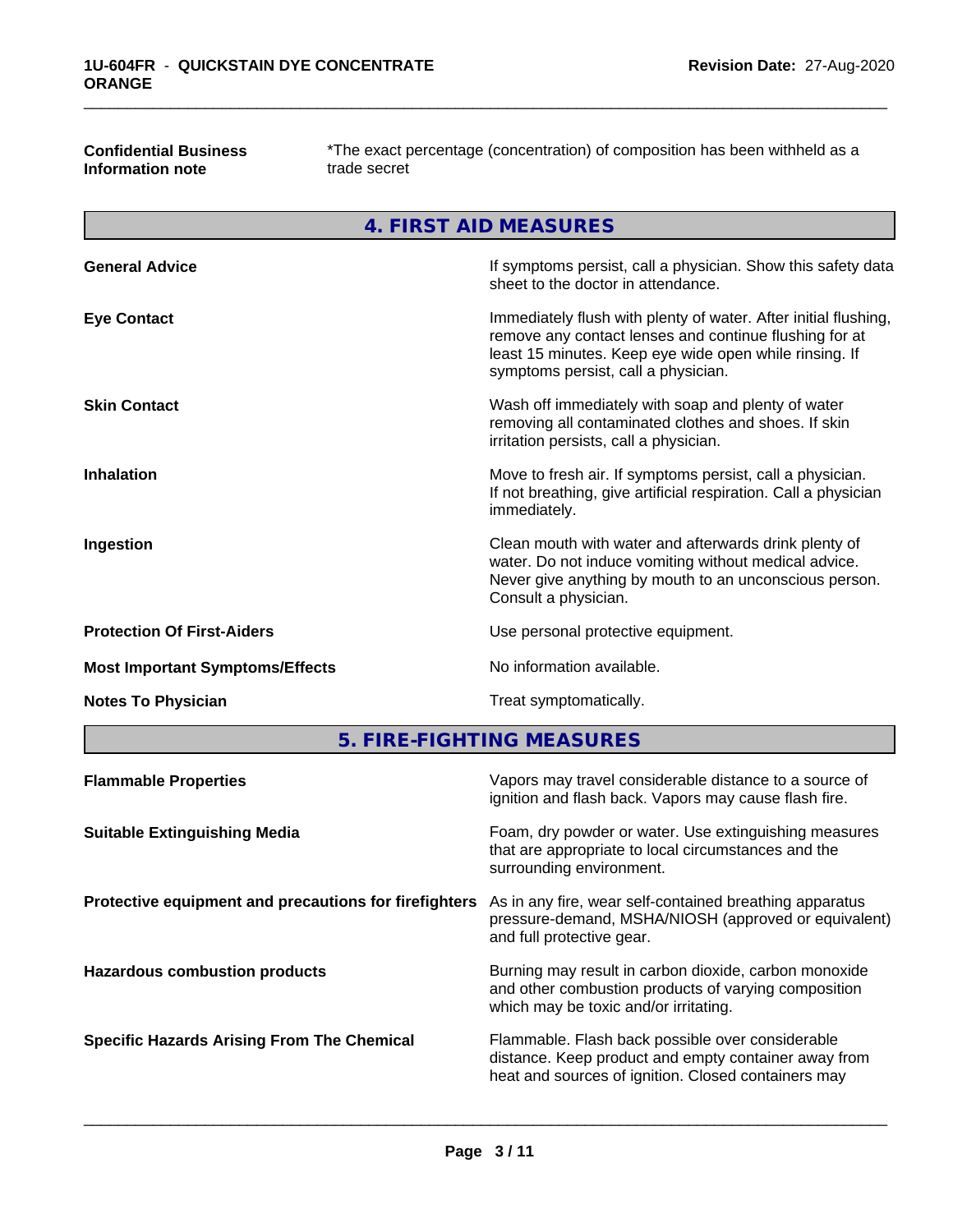|                                                                                  |                        | vapors.                        | rupture if exposed to fire or extreme heat. Thermal<br>decomposition can lead to release of irritating gases and |
|----------------------------------------------------------------------------------|------------------------|--------------------------------|------------------------------------------------------------------------------------------------------------------|
| Sensitivity to mechanical impact                                                 |                        | No                             |                                                                                                                  |
| Sensitivity to static discharge                                                  |                        | Yes                            |                                                                                                                  |
| <b>Flash Point Data</b><br>Flash point (°F)<br>Flash Point (°C)<br><b>Method</b> |                        | 3<br>$-16$<br><b>PMCC</b>      |                                                                                                                  |
| <b>Flammability Limits In Air</b>                                                |                        |                                |                                                                                                                  |
| Lower flammability limit:<br><b>Upper flammability limit:</b>                    |                        | Not available<br>Not available |                                                                                                                  |
| <b>NFPA</b><br>Health: 1                                                         | <b>Flammability: 3</b> | <b>Instability: 0</b>          | <b>Special: Not Applicable</b>                                                                                   |
| <b>NFPA Legend</b><br>0 - Not Hazardous<br>1 - Slightly                          |                        |                                |                                                                                                                  |

\_\_\_\_\_\_\_\_\_\_\_\_\_\_\_\_\_\_\_\_\_\_\_\_\_\_\_\_\_\_\_\_\_\_\_\_\_\_\_\_\_\_\_\_\_\_\_\_\_\_\_\_\_\_\_\_\_\_\_\_\_\_\_\_\_\_\_\_\_\_\_\_\_\_\_\_\_\_\_\_\_\_\_\_\_\_\_\_\_\_\_\_\_

- 1 Slightly
- 2 Moderate
- 3 High
- 4 Severe

*The ratings assigned are only suggested ratings, the contractor/employer has ultimate responsibilities for NFPA ratings where this system is used.*

*Additional information regarding the NFPA rating system is available from the National Fire Protection Agency (NFPA) at www.nfpa.org.*

# **6. ACCIDENTAL RELEASE MEASURES**

| <b>Personal Precautions</b>      | Remove all sources of ignition. Take precautions to<br>prevent flashback. Ground and bond all containers and<br>handling equipment. Take precautionary measures against<br>static discharges. Ensure adequate ventilation. Avoid<br>contact with skin, eyes and clothing. Use personal<br>protective equipment.  |
|----------------------------------|------------------------------------------------------------------------------------------------------------------------------------------------------------------------------------------------------------------------------------------------------------------------------------------------------------------|
| <b>Other Information</b>         | Prevent further leakage or spillage if safe to do so. Do not<br>allow material to contaminate ground water system.<br>Prevent product from entering drains. Do not flush into<br>surface water or sanitary sewer system. Local authorities<br>should be advised if significant spillages cannot be<br>contained. |
| <b>Environmental precautions</b> | See Section 12 for additional Ecological Information.                                                                                                                                                                                                                                                            |
| <b>Methods for Cleaning Up</b>   | Dam up. Soak up with inert absorbent material. Use a<br>non-sparking or explosion proof means to transfer material<br>to a sealed, appropriate container for disposal. Clean<br>contaminated surface thoroughly.                                                                                                 |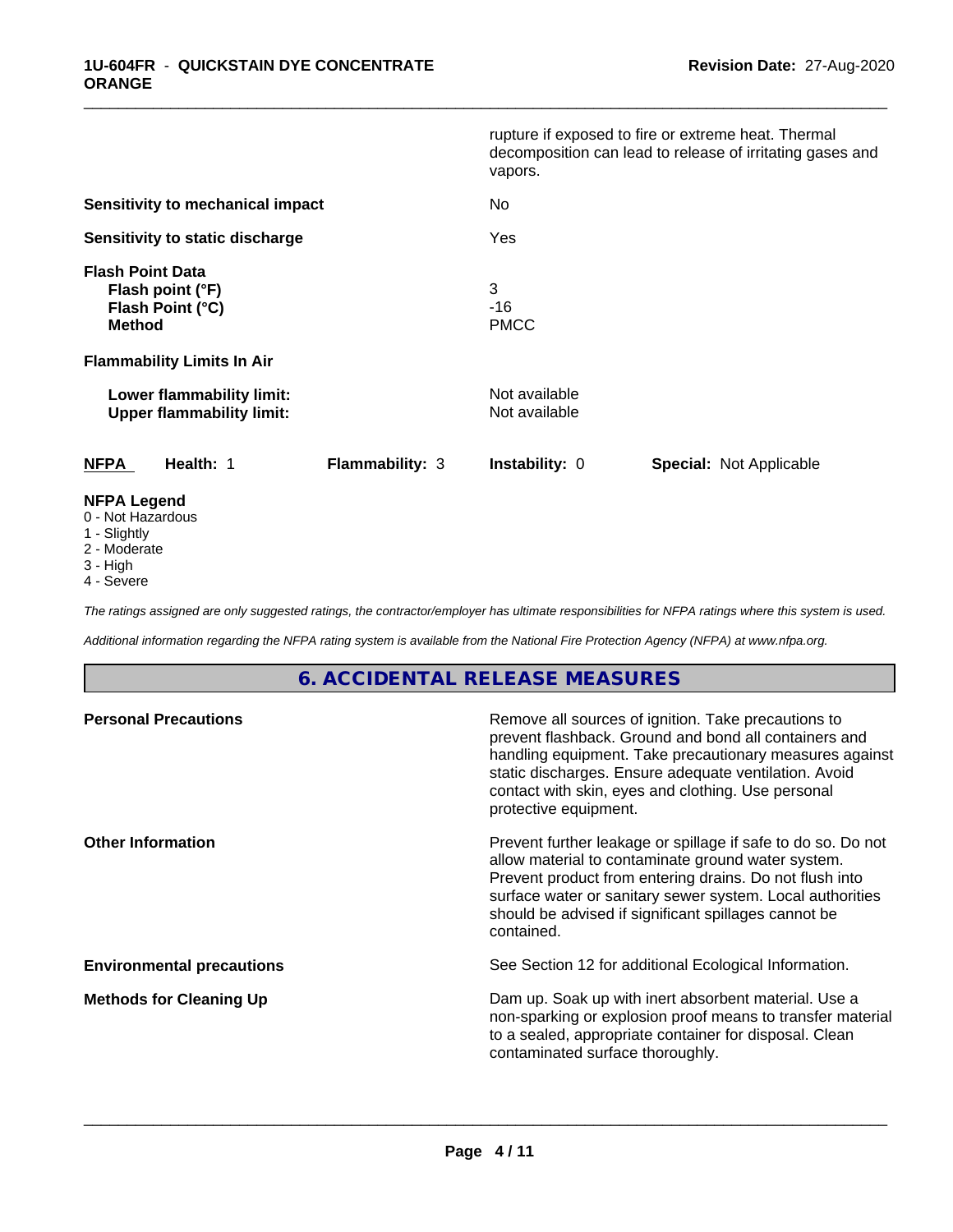## **7. HANDLING AND STORAGE**

\_\_\_\_\_\_\_\_\_\_\_\_\_\_\_\_\_\_\_\_\_\_\_\_\_\_\_\_\_\_\_\_\_\_\_\_\_\_\_\_\_\_\_\_\_\_\_\_\_\_\_\_\_\_\_\_\_\_\_\_\_\_\_\_\_\_\_\_\_\_\_\_\_\_\_\_\_\_\_\_\_\_\_\_\_\_\_\_\_\_\_\_\_

| <b>Handling</b>        | Avoid contact with skin, eyes and clothing. Wear personal<br>protective equipment. Do not breathe vapors or spray mist.<br>Use only in ventilated areas. Prevent vapor build-up by<br>providing adequate ventilation during and after use.                                                                                                                                                                                                           |
|------------------------|------------------------------------------------------------------------------------------------------------------------------------------------------------------------------------------------------------------------------------------------------------------------------------------------------------------------------------------------------------------------------------------------------------------------------------------------------|
|                        | Take precautionary measures against static discharges.<br>To avoid ignition of vapors by static electricity discharge,<br>all metal parts of the equipment must be grounded. Keep<br>away from heat, sparks and flame. Do not smoke.<br>Extinguish all flames and pilot lights, and turn off stoves,<br>heaters, electric motors and other sources of ignition<br>during use and until all vapors are gone. Ignition and/or<br>flash back may occur. |
| <b>Storage</b>         | Keep containers tightly closed in a dry, cool and<br>well-ventilated place. Keep away from heat. Keep away<br>from open flames, hot surfaces and sources of ignition.<br>Keep in properly labeled containers. Keep out of the reach<br>of children.                                                                                                                                                                                                  |
| Incompatible Materials | Incompatible with strong acids and bases and strong<br>oxidizing agents.                                                                                                                                                                                                                                                                                                                                                                             |

# **8. EXPOSURE CONTROLS/PERSONAL PROTECTION**

### **Exposure Limits**

| <b>Chemical name</b> | <b>ACGIH TLV</b> | Alberta                      | <b>British Columbia</b> | Ontario        | Quebec                        |
|----------------------|------------------|------------------------------|-------------------------|----------------|-------------------------------|
| Acetone              | STEL: 500 ppm    | 500 ppm - TWA                | 250 ppm - TWA           | 250 ppm - TWA  | 500 ppm - TWAEV               |
|                      | TWA: 250 ppm     | 1200 mg/m <sup>3</sup> - TWA | 500 ppm - STEL          | 500 ppm - STEL | $1190 \text{ mg/m}^3$ - TWAEV |
|                      |                  | 750 ppm - STEL               |                         |                | $1000$ ppm - STEV             |
|                      |                  | 1800 mg/m $3$ - STEL         |                         |                | 2380 mg/m <sup>3</sup> - STEV |

**Legend**

ACGIH - American Conference of Governmental Industrial Hygienists Alberta - Alberta Occupational Exposure Limits British Columbia - British Columbia Occupational Exposure Limits Ontario - Ontario Occupational Exposure Limits Quebec - Quebec Occupational Exposure Limits N/E - Not established

**Personal Protective Equipment**

**Engineering Measures Engineering Measures Engineering Measures Ensure adequate ventilation, especially in confined areas.** 

**Eye/Face Protection** Safety glasses with side-shields. If splashes are likely to occur, wear: Tightly fitting safety goggles **Skin Protection**<br> **Respiratory Protection**<br> **Respiratory Protection**<br> **Protective gloves and impervious clothing.**<br>
Use only with adequate ventilation. In oper Use only with adequate ventilation. In operations where exposure limits are exceeded, use a NIOSH approved respirator that has been selected by a technically qualified person for the specific work conditions. When spraying the product or applying in confined areas, wear a NIOSH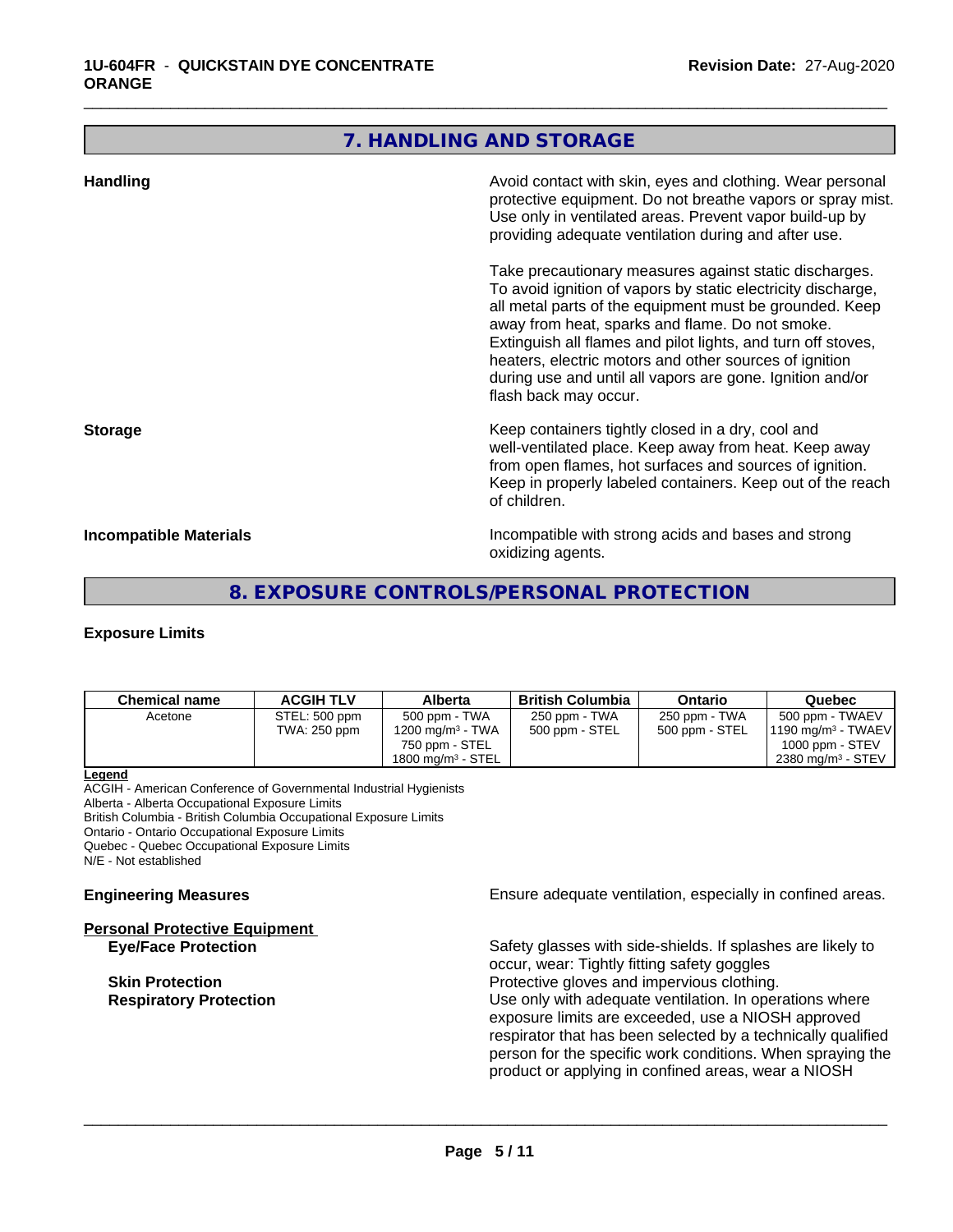approved respirator specified for paint spray or organic vapors.

**Hygiene Measures Avoid contact with skin, eyes and clothing. Remove and Avoid contact with skin, eyes and clothing. Remove and Avoid contact with skin, eyes and clothing. Remove and** wash contaminated clothing before re-use. Wash thoroughly after handling.

### **9. PHYSICAL AND CHEMICAL PROPERTIES**

**Appearance** liquid **Odor** solvent **Odor Threshold No information available No information available Density (lbs/gal)** 6.65 - 6.75 **Specific Gravity** 0.79 - 0.81 **pH** No information available **Viscosity (cps)** No information available **Solubility(ies)** No information available **Water solubility Water solubility Water solubility Water solubility Water solubility Water solution Evaporation Rate No information available No information available Vapor pressure** No information available **No information** available **Vapor density No information available No information available Wt.** % Solids 0 - 10 **Vol. % Solids** 0 - 10 **Wt. % Volatiles** 90 - 100 **Vol. % Volatiles** 90 - 100 **VOC Regulatory Limit (g/L)** 0 **Boiling Point (°F)** 136 **Boiling Point (°C)** 58 **Freezing point (°F)** No information available **Freezing Point (°C)** No information available **Flash point (°F)** 3 **Flash Point (°C)** -16 **Method** PMCC **Flammability (solid, gas)** Not applicable **Upper flammability limit:** Not applicable **Lower flammability limit:** Not applicable **Autoignition Temperature (°F)** No information available **Autoignition Temperature (°C)** No information available **Decomposition Temperature (°F)** No information available **Decomposition Temperature (°C)** No information available<br> **Partition coefficient Partition available** 

# **No information available**

\_\_\_\_\_\_\_\_\_\_\_\_\_\_\_\_\_\_\_\_\_\_\_\_\_\_\_\_\_\_\_\_\_\_\_\_\_\_\_\_\_\_\_\_\_\_\_\_\_\_\_\_\_\_\_\_\_\_\_\_\_\_\_\_\_\_\_\_\_\_\_\_\_\_\_\_\_\_\_\_\_\_\_\_\_\_\_\_\_\_\_\_\_

# **10. STABILITY AND REACTIVITY**

**Reactivity** Not Applicable **Chemical Stability Stability** Stable under normal conditions. Hazardous polymerisation does not occur. **Conditions to avoid EXECUTE:** The Metal Metal Metal Metal Metal Metal Metal Metal Metal Metal Metal Metal Metal Metal Metal Metal Metal Metal Metal Metal Metal Metal Metal Metal Metal Metal Metal Metal Metal Metal Metal electricity and sources of ignition. Sparks. Elevated temperature.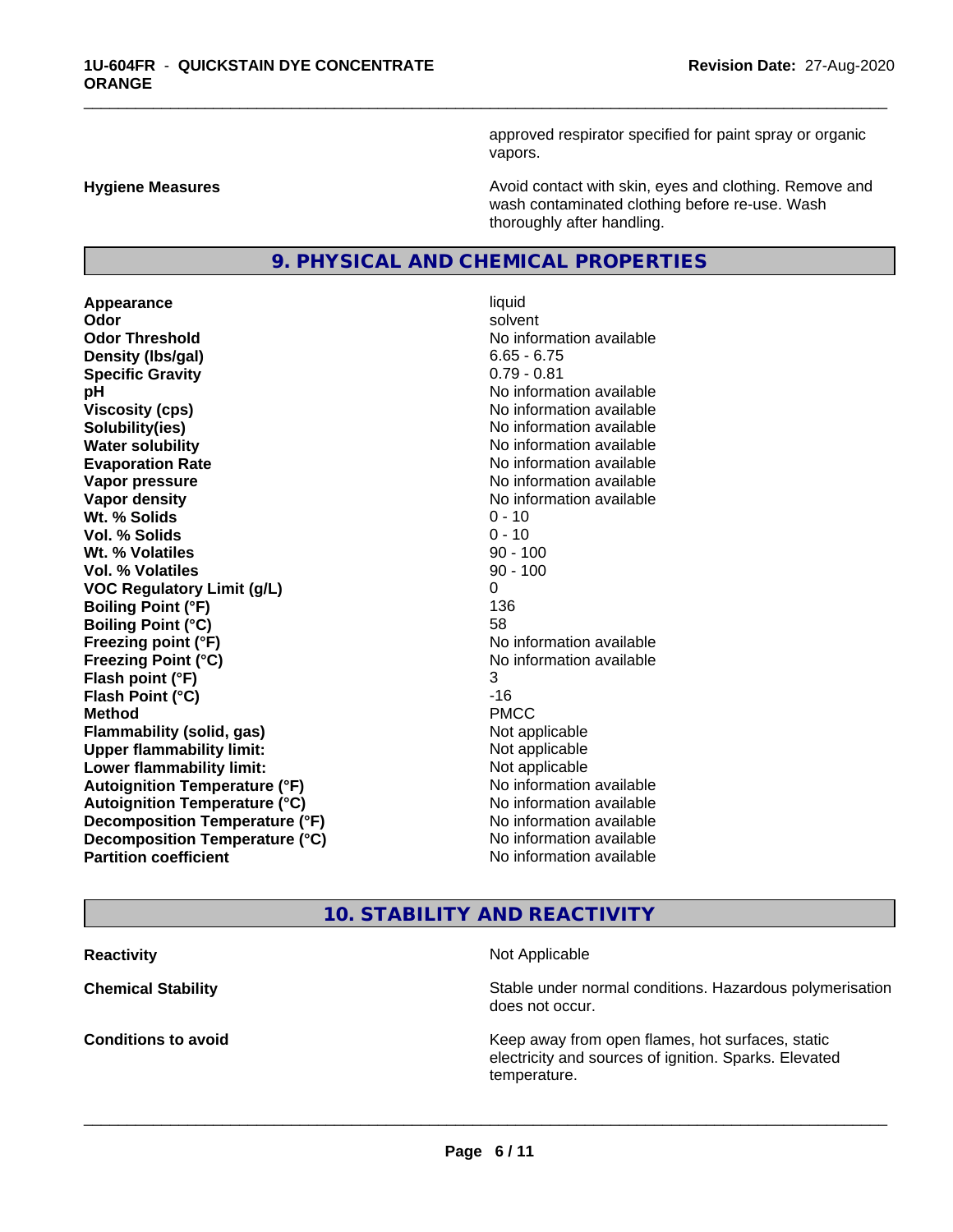| <b>Incompatible Materials</b>                                                | Incompatible with strong acids and bases and strong<br>oxidizing agents.                                                                                                                                                                                                                                                                                                                                                                                        |  |  |
|------------------------------------------------------------------------------|-----------------------------------------------------------------------------------------------------------------------------------------------------------------------------------------------------------------------------------------------------------------------------------------------------------------------------------------------------------------------------------------------------------------------------------------------------------------|--|--|
| <b>Hazardous Decomposition Products</b>                                      | Thermal decomposition can lead to release of irritating<br>gases and vapors.                                                                                                                                                                                                                                                                                                                                                                                    |  |  |
| Possibility of hazardous reactions                                           | None under normal conditions of use.                                                                                                                                                                                                                                                                                                                                                                                                                            |  |  |
|                                                                              | 11. TOXICOLOGICAL INFORMATION                                                                                                                                                                                                                                                                                                                                                                                                                                   |  |  |
| <b>Product Information</b><br>Information on likely routes of exposure       |                                                                                                                                                                                                                                                                                                                                                                                                                                                                 |  |  |
| <b>Principal Routes of Exposure</b>                                          | Eye contact, skin contact and inhalation.                                                                                                                                                                                                                                                                                                                                                                                                                       |  |  |
| <b>Acute Toxicity</b><br><b>Product Information</b>                          | Repeated or prolonged exposure to organic solvents may<br>lead to permanent brain and nervous system damage.<br>Intentional misuse by deliberately concentrating and<br>inhaling vapors may be harmful or fatal.                                                                                                                                                                                                                                                |  |  |
| Symptoms related to the physical, chemical and toxicological characteristics |                                                                                                                                                                                                                                                                                                                                                                                                                                                                 |  |  |
| <b>Symptoms</b>                                                              | No information available                                                                                                                                                                                                                                                                                                                                                                                                                                        |  |  |
|                                                                              | Delayed and immediate effects as well as chronic effects from short and long-term exposure                                                                                                                                                                                                                                                                                                                                                                      |  |  |
| Eye contact<br><b>Skin contact</b><br><b>Inhalation</b><br>Ingestion         | Contact with eyes may cause irritation.<br>May cause skin irritation and/or dermatitis. Prolonged skin<br>contact may defat the skin and produce dermatitis.<br>Harmful by inhalation. High vapor / aerosol concentrations<br>are irritating to the eyes, nose, throat and lungs and may<br>cause headaches, dizziness, drowsiness,<br>unconsciousness, and other central nervous system<br>effects.<br>Harmful if swallowed. Ingestion may cause irritation to |  |  |
|                                                                              | mucous membranes. Small amounts of this product<br>aspirated into the respiratory system during ingestion or<br>vomiting may cause mild to severe pulmonary injury,<br>possibly progressing to death.                                                                                                                                                                                                                                                           |  |  |
| <b>Sensitization</b>                                                         | No information available.                                                                                                                                                                                                                                                                                                                                                                                                                                       |  |  |
| <b>Neurological Effects</b>                                                  | No information available.<br>No information available.                                                                                                                                                                                                                                                                                                                                                                                                          |  |  |
| <b>Mutagenic Effects</b><br><b>Reproductive Effects</b>                      | No information available.                                                                                                                                                                                                                                                                                                                                                                                                                                       |  |  |
| <b>Developmental Effects</b>                                                 | No information available.                                                                                                                                                                                                                                                                                                                                                                                                                                       |  |  |
| <b>Target organ effects</b>                                                  | No information available.                                                                                                                                                                                                                                                                                                                                                                                                                                       |  |  |
| <b>STOT - single exposure</b>                                                | May cause disorder and damage to the, Respiratory                                                                                                                                                                                                                                                                                                                                                                                                               |  |  |
| <b>STOT - repeated exposure</b>                                              | system, Central nervous system.<br>Causes damage to organs through prolonged or repeated<br>exposure if inhaled, May cause disorder and damage to<br>the, liver, kidney, spleen, blood.                                                                                                                                                                                                                                                                         |  |  |
| Other adverse effects                                                        | No information available.                                                                                                                                                                                                                                                                                                                                                                                                                                       |  |  |
| <b>Aspiration Hazard</b>                                                     | May be harmful if swallowed and enters airways. Small                                                                                                                                                                                                                                                                                                                                                                                                           |  |  |

\_\_\_\_\_\_\_\_\_\_\_\_\_\_\_\_\_\_\_\_\_\_\_\_\_\_\_\_\_\_\_\_\_\_\_\_\_\_\_\_\_\_\_\_\_\_\_\_\_\_\_\_\_\_\_\_\_\_\_\_\_\_\_\_\_\_\_\_\_\_\_\_\_\_\_\_\_\_\_\_\_\_\_\_\_\_\_\_\_\_\_\_\_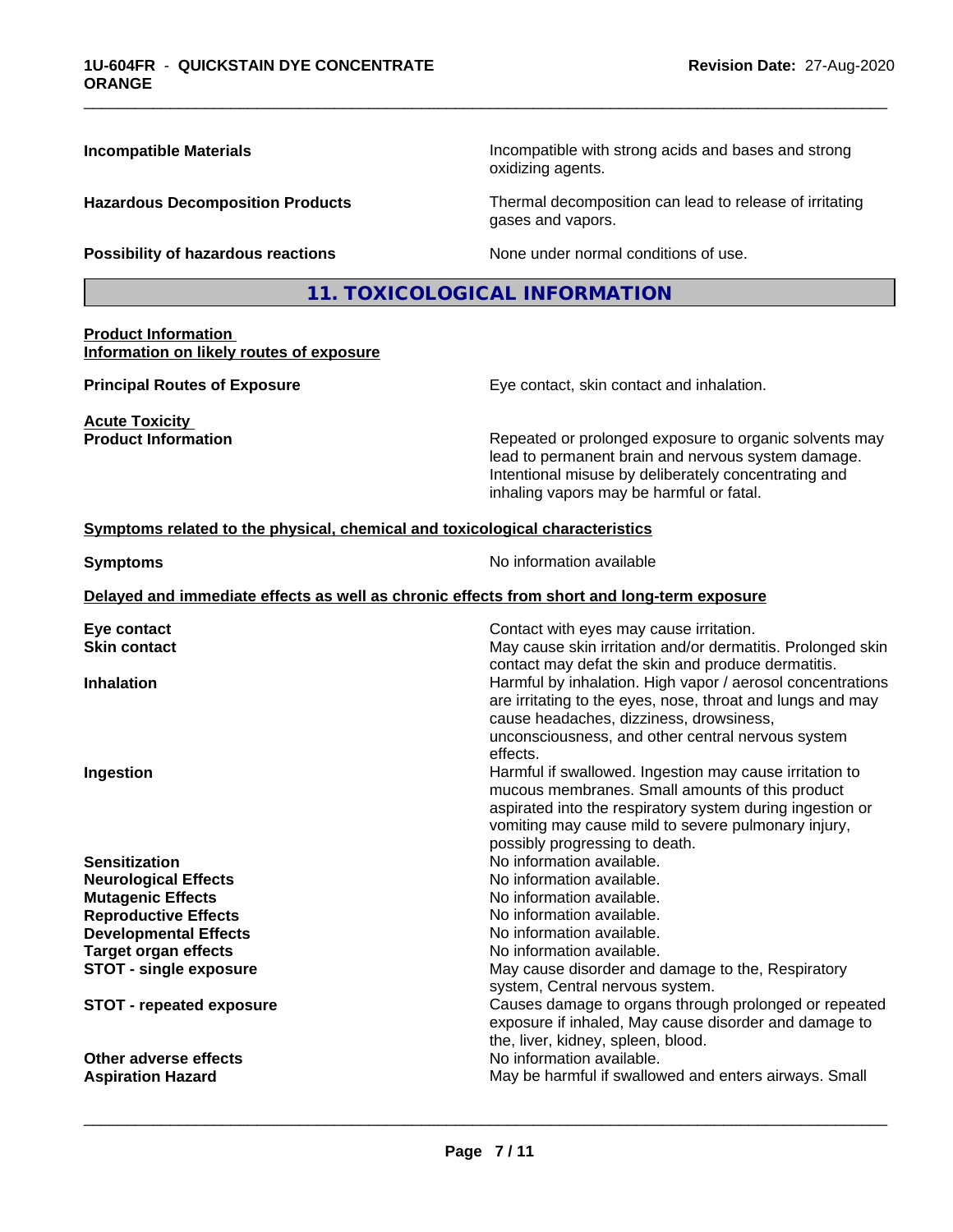amounts of this product aspirated into the respiratory system during ingestion or vomiting may cause mild to severe pulmonary injury, possibly progressing to death.

\_\_\_\_\_\_\_\_\_\_\_\_\_\_\_\_\_\_\_\_\_\_\_\_\_\_\_\_\_\_\_\_\_\_\_\_\_\_\_\_\_\_\_\_\_\_\_\_\_\_\_\_\_\_\_\_\_\_\_\_\_\_\_\_\_\_\_\_\_\_\_\_\_\_\_\_\_\_\_\_\_\_\_\_\_\_\_\_\_\_\_\_\_

### **Numerical measures of toxicity**

**The following values are calculated based on chapter 3.1 of the GHS document**

| ATEmix (oral)                 | 6100 mg/ka |
|-------------------------------|------------|
| <b>ATEmix (dermal)</b>        | 3155 mg/kg |
| ATEmix (inhalation-dust/mist) | 105.4 mg/L |

### **Component Information**

| Chemical name | Oral LD50    | Dermal LD50 | <b>Inhalation LC50</b> |
|---------------|--------------|-------------|------------------------|
| Acetone       | ˈ Rat        | Rabbit,     | (Rat)8 h               |
| 67-64-1       | = 5800 mg/kg | 15700 mg/kg | $= 50100$ mg/m $3$     |

### **Chronic Toxicity**

### **Carcinogenicity**

*There are no known carcinogenic chemicals in this product above reportable levels.*

**12. ECOLOGICAL INFORMATION**

### **Ecotoxicity Effects**

The environmental impact of this product has not been fully investigated.

### **Product Information**

### **Acute Toxicity to Fish** No information available

### **Acute Toxicity to Aquatic Invertebrates**

No information available

### **Acute Toxicity to Aquatic Plants**

No information available

### **Persistence / Degradability**

No information available.

### **Bioaccumulation**

There is no data for this product.

### **Mobility in Environmental Media**

No information available.

### **Ozone**

No information available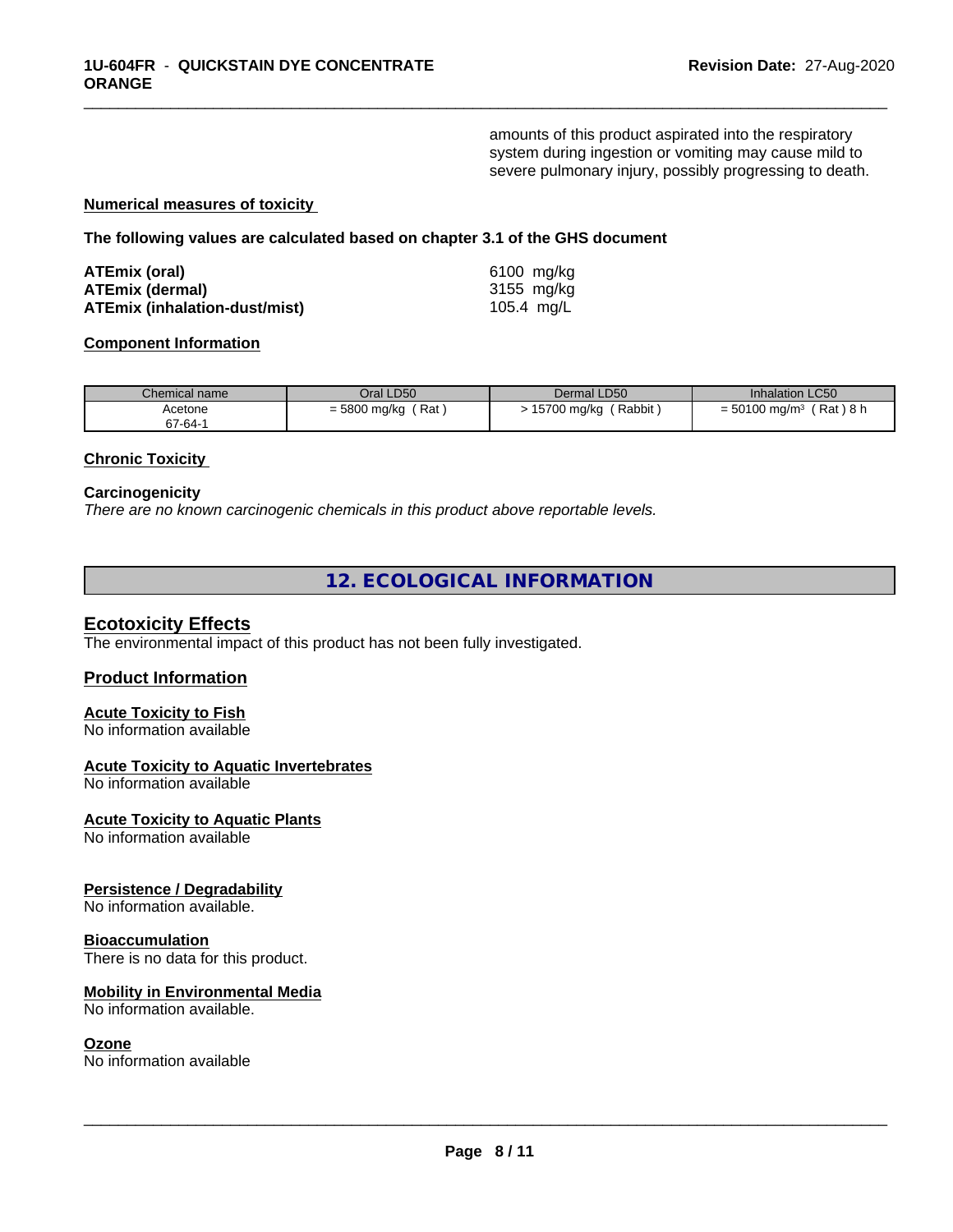### **Component Information**

### **Acute Toxicity to Fish**

Acetone LC50: 8300 (Bluegill - 96 hr.) mg/L

### **Acute Toxicity to Aquatic Invertebrates**

Acetone EC50: 12600 mg/L (Daphnia magna - 48 hr.)

**Acute Toxicity to Aquatic Plants** No information available

**13. DISPOSAL CONSIDERATIONS**

**Waste Disposal Method Dispose of in accordance with federal, state, provincial,** and local regulations. Local requirements may vary, consult your sanitation department or state-designated environmental protection agency for more disposal options.

**Empty Container Warning <b>Emptied** Containers may retain product residue. Follow label warnings even after container is emptied. Residual vapors may explode on ignition.

### **14. TRANSPORT INFORMATION**

**Proper Shipping Name PAINT Hazard class** 3 **UN-No.** UN1263 **Packing Group III Description** UN1263, PAINT, 3, II

 $\overline{\phantom{a}}$  ,  $\overline{\phantom{a}}$  ,  $\overline{\phantom{a}}$  ,  $\overline{\phantom{a}}$  ,  $\overline{\phantom{a}}$  ,  $\overline{\phantom{a}}$  ,  $\overline{\phantom{a}}$  ,  $\overline{\phantom{a}}$  ,  $\overline{\phantom{a}}$  ,  $\overline{\phantom{a}}$  ,  $\overline{\phantom{a}}$  ,  $\overline{\phantom{a}}$  ,  $\overline{\phantom{a}}$  ,  $\overline{\phantom{a}}$  ,  $\overline{\phantom{a}}$  ,  $\overline{\phantom{a}}$ 

\_\_\_\_\_\_\_\_\_\_\_\_\_\_\_\_\_\_\_\_\_\_\_\_\_\_\_\_\_\_\_\_\_\_\_\_\_\_\_\_\_\_\_\_\_\_\_\_\_\_\_\_\_\_\_\_\_\_\_\_\_\_\_\_\_\_\_\_\_\_\_\_\_\_\_\_\_\_\_\_\_\_\_\_\_\_\_\_\_\_\_\_\_

**ICAO / IATA ICAO / IATA Contact the preparer for further information.** 

**IMDG / IMO Contact the preparer for further information.** 

**15. REGULATORY INFORMATION**

**International Inventories**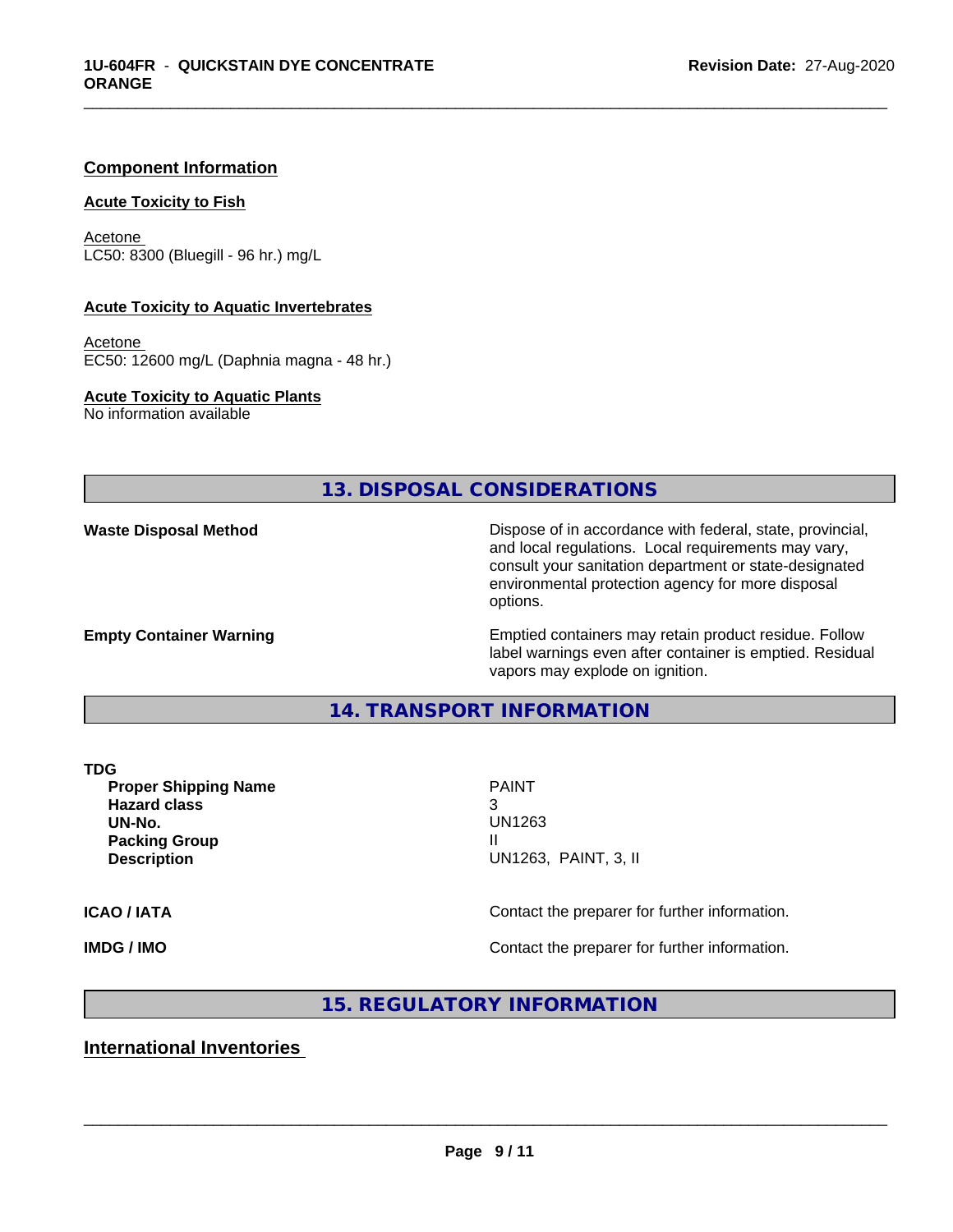| <b>TSCA: United States</b> | Yes - All components are listed or exempt. |
|----------------------------|--------------------------------------------|
| <b>DSL: Canada</b>         | No - Not all of the components are listed. |
|                            | One or more component is listed on NDSL.   |

# **National Pollutant Release Inventory (NPRI)**

### **NPRI Parts 1- 4**

This product contains the following Parts 1-4 NPRI chemicals:

*None*

### **NPRI Part 5**

This product contains the following NPRI Part 5 Chemicals:

*None*

### **WHMIS Regulatory Status**

This product has been classified in accordance with the hazard criteria of the Hazardous Products Regulations (HPR) and the SDS contains all the information required by the HPR.

\_\_\_\_\_\_\_\_\_\_\_\_\_\_\_\_\_\_\_\_\_\_\_\_\_\_\_\_\_\_\_\_\_\_\_\_\_\_\_\_\_\_\_\_\_\_\_\_\_\_\_\_\_\_\_\_\_\_\_\_\_\_\_\_\_\_\_\_\_\_\_\_\_\_\_\_\_\_\_\_\_\_\_\_\_\_\_\_\_\_\_\_\_

| <b>16. OTHER INFORMATION</b>                                                                                                                                                                                |           |                                                                            |                      |                                                                                                                                                                                                                                                                                                                                                                                                                                                                                                                                                                              |  |  |
|-------------------------------------------------------------------------------------------------------------------------------------------------------------------------------------------------------------|-----------|----------------------------------------------------------------------------|----------------------|------------------------------------------------------------------------------------------------------------------------------------------------------------------------------------------------------------------------------------------------------------------------------------------------------------------------------------------------------------------------------------------------------------------------------------------------------------------------------------------------------------------------------------------------------------------------------|--|--|
| HMIS -                                                                                                                                                                                                      | Health: 1 | <b>Flammability: 3</b>                                                     | <b>Reactivity: 0</b> | $PPE: -$                                                                                                                                                                                                                                                                                                                                                                                                                                                                                                                                                                     |  |  |
| <b>HMIS Legend</b><br>0 - Minimal Hazard<br>1 - Slight Hazard<br>2 - Moderate Hazard<br>3 - Serious Hazard<br>4 - Severe Hazard<br>* - Chronic Hazard<br>present under the actual normal conditions of use. |           | X - Consult your supervisor or S.O.P. for "Special" handling instructions. |                      | Note: The PPE rating has intentionally been left blank. Choose appropriate PPE that will protect employees from the hazards the material will                                                                                                                                                                                                                                                                                                                                                                                                                                |  |  |
|                                                                                                                                                                                                             |           |                                                                            |                      | Caution: HMIS® ratings are based on a 0-4 rating scale, with 0 representing minimal hazards or risks, and 4 representing significant hazards or<br>risks. Although HMIS® ratings are not required on MSDSs under 29 CFR 1910.1200, the preparer, has chosen to provide them. HMIS® ratings are<br>to be used only in conjunction with a fully implemented HMIS® program by workers who have received appropriate HMIS® training. HMIS® is a<br>registered trade and service mark of the NPCA. HMIS® materials may be purchased exclusively from J. J. Keller (800) 327-6868. |  |  |

 **WARNING!** If you scrape, sand, or remove old paint, you may release lead dust. LEAD IS TOXIC. EXPOSURE TO LEAD DUST CAN CAUSE SERIOUS ILLNESS, SUCH AS BRAIN DAMAGE, ESPECIALLY IN CHILDREN. PREGNANT WOMEN SHOULD ALSO AVOID EXPOSURE. Wear a NIOSH approved respirator to control lead exposure. Clean up carefully with a HEPA vacuum and a wet mop. Before you start, find out how to protect yourself and your family by logging onto Health Canada at

http://www.hc-sc.gc.ca/ewh-semt/contaminants/lead-plomb/asked\_questions-questions\_posees-eng.php.

**Prepared By** Product Stewardship Department Benjamin Moore & Co.